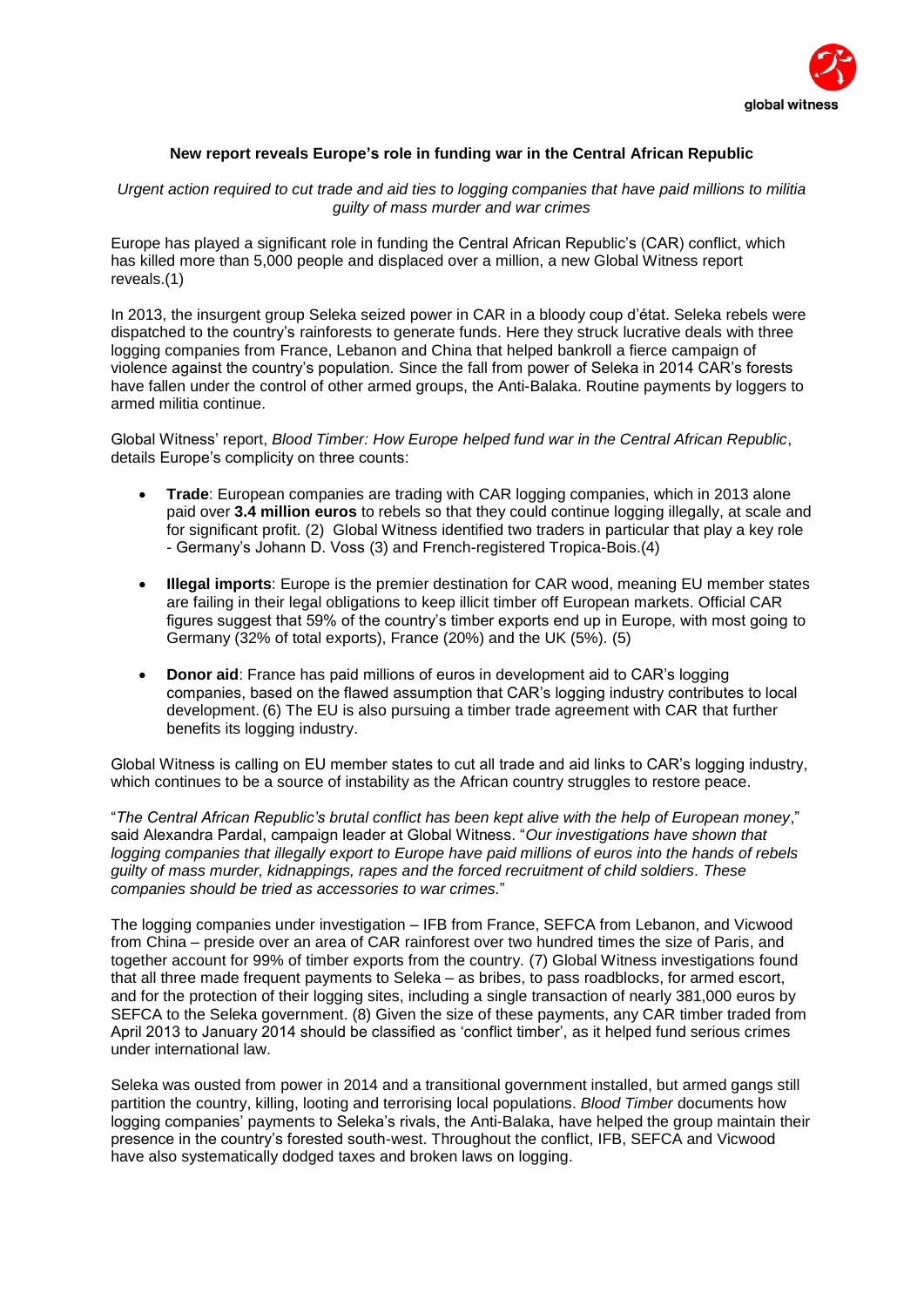This lawlessness has done little to deter foreign trade. During the conflict, timber has overtaken diamonds as CAR's number one export and is streaming into Europe, in defiance of European legislation tailored to fight the illegal timber trade – the EU Timber Regulation. CAR's biggest trader, France's Tropica-Bois, registered record profits in 2013, up 247% from 2010. When interviewed by an undercover Global Witness operative, a Tropica-Bois representative expressed her indifference to war-time trading.

"*It's Africa. [War] is so common we don't really pay attention…It's not a war where they attack white people. It's not a war we have to avoid*," she said, unaware that she was being filmed.

The French Development Agency has meanwhile paid millions to CAR loggers, including 1.4 million euros to SEFCA, to develop a legally required 'forest management' plan that the company has failed to respect. Donors often point to the timber sector's role in CAR's economy – it currently boasts 2,717 jobs and is supposed to generate millions in taxes for the state. But as *Blood Timber* reveals, these benefits are far outweighed by the sector's role in fuelling corruption, illegality and conflict.

*"The Central African Republic is still struggling to restore peace but for many European companies it has been business as usual,"* said Alexandra Pardal of Global Witness. "*It is tragically ironic that while European governments invested hundreds of millions of euros in military and peacekeeping operations in CAR, those same governments have failed to keep conflict timber off EU markets. Until Europe ends its support of CAR's logging industry EU consumers may be unwittingly fuelling a conflict that their own armies were sent to stop."*

## /ENDS

For interviews, briefings, images and other information please contact: Alice Harrison, +44 (0)7841 338792, [aharrison@globalwitness.org](mailto:aharrison@globalwitness.org)

## Notes to editors**:**

(1) The UN Commission of Enquiry "considers that such estimates fail to capture the full magnitude of the killings that have occurred."

(2) This includes an estimated EUR 1,200,000 in payments to pass militia roadblocks and EUR 1,770,000 in payments for "protection" services in 2013.

(3) It appears that the company ceased trading on 1 April 2015, according to the Hamburg Registry of Commerce, though under German law the company's Managing Director could still be liable for criminal prosecution. See Article 8 of the "Holzsicherungsgesetz, HolzSiG" law.

(4) French trader Tropica-Bois is half-owned by the owners of CAR's biggest logging company SEFCA.

(5) Source: Eurostat and statistics of the CAR Ministry of Forests, 2013. Belgium, Spain, Italy, the Netherlands, Denmark, Italy and Portugal are also buyers. Asia accounts for 39% of total exports, most of which (32%) goes to China. CAR timber exports to China may be underestimated because European traders are also selling timber to China.

(6) http://www.afd.fr/webdav/site/afd/shared/PUBLICATIONS/RECHERCHE/Evaluations/Evaluationsconjointes/Congo-forets-annexes-evaluation-conjointe.pdf

(7) Vicwood group has four logging companies in CAR: VICA, Thanry Centrafrique, Sofokad and Sinfocam.

(8) This includes an estimated EUR 1,200,000 in payments to pass militia roadblocks and EUR 1,770,000 in payments for "protection" services in 2013.